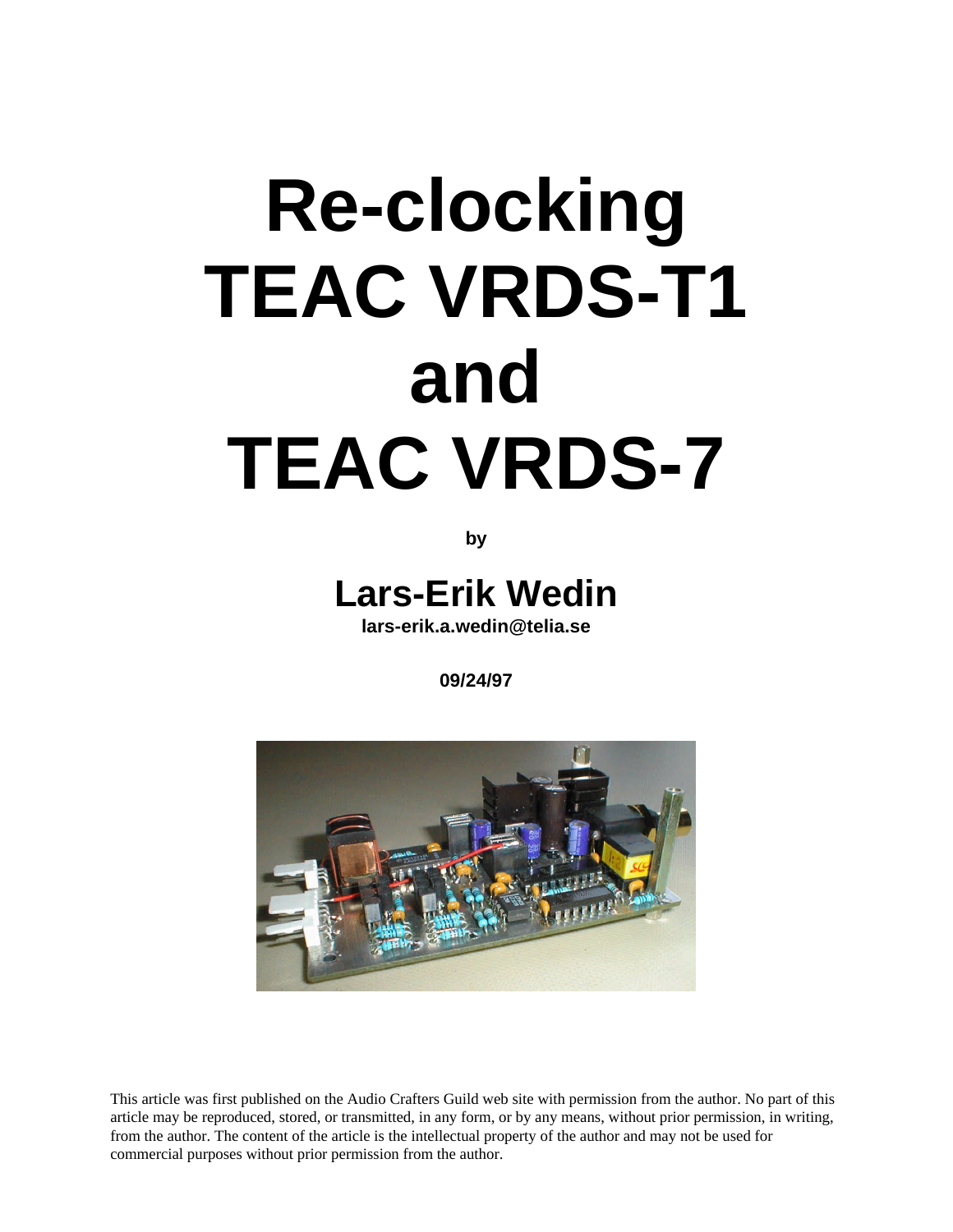# **Re-clocking TEAC VRDS-T1 and TEAC VRDS-7**

# **Was it worth it?**

This is a description of how I put together the re-clocking device DOO (Digital Output One) in its current version V1.1 and installed it in my TEAC VRDS-T1 CD-transport. The VRDS-7 CD-player is a T1-transport with an audio section added to it, so I will describe how you perform the re-clocking of both the transport and the player. As you may know, the concept of re-clocking is to provide the circuits in the transport or the player with a highly stable master clock and also to use this clock to output a re-clocked S/PDIF-signal to an out-board D/A-converter. Stability in this context means excellent short-term frequency stability, i.e. a clock possessing very low phase noise. Long-term frequency drift is not a big issue in this case, although the frequency of the ECL-oscillator in the DOO changes very little when power supply voltage or ambient temperature is changed. When I purchased the CD-transport I also ordered service manuals for the VRDS-T1 CD-transport and the VRDS-7 CD-player. You won't need a service manual to re-clock your CD-transport or CD-player as the installation procedure is very simple and straight forward, albeit a bit laborious. If you like to know if I think it was worth the time and effort it took to re-clock my CDtransport, let me put it like this: My impressions after having completed this project was of a calmer and more relaxed reproduction with a broader sound stage. Voices and instruments seems to emerge from distinct positions within the sound stage and remain in place as the loudness varies. Reproduction of nuances and details has improved, especially in the high frequencies. Cymbals and triangles comes through better and are more lifelike. In conclusion, it has become even more fun to listen to my collection of CD's. So, yes! It was definitely worth it.

# **Before you commit yourself**

Before you decide to embark on this re-clocking project you should have some experience of electronic circuits and schematics, basic soldering skills, at least a digital multimeter if something needs checking and not be afraid to drill a few holes in your equipment. If you don't, you should consider getting acquainted with someone having these skills. The heart of the DOO, the ECL crystal-oscillator, has a current draw of about 210 mA from the negative VEE-supply and some 190 mA is drawn from the positive VCC-supply as well. This rather high current consumption is necessary to obtain the very low phase noise we are striving for as is explained later on. I assumed the transformer in my TEAC CD-transport wasn't able to supply that much extra current so I made a simple pcb containing a dedicated raw supply for the DOO. Construction of this pcb may add to the complexity of this project if you are not accustomed to making your own pcb's. (ECL is short for Emitter Coupled Logic - a logic family from Motorola obtaining its high speed from driving high currents through unsaturated bipolar semiconductors.)

# **Preparing the DOO pcb**

Before you start stuffing the pcb you must cut it to size and drill all the holes as this is not done by the manufacturer to keep costs down. I found the supplied pcb to have a thickness of 1,6 mm instead of 1,0 mm as indicated in the DOO parts list, se reference [1]. This has the effect that if you follow the instructions in the parts list and drill two 1,0 mm holes for the solder pins on the heath sinks for positive and negative regulators U6 and U7, they won't protrude at the solder side of the pcb. Using a drill with an 1,4 mm diameter solved this problem. I also found two of the four mounting holes for the DOO pcb to be located too close to surrounding components. The hole beside regulator U6 is so close to the heath sink that the mounting hardware I used, threaded hexagonal stand-offs, made contact with the heath sink. As this is in contact with the regulator output it will short the output to whatever the mounting hardware is in contact with, in my case the chassis ground. The stand-off did also rub against capacitor C19 when tightening or loosening. I put some isolation material on the stand-off and managed to get it in a position where it steered clear of the capacitor, see Fig. 1.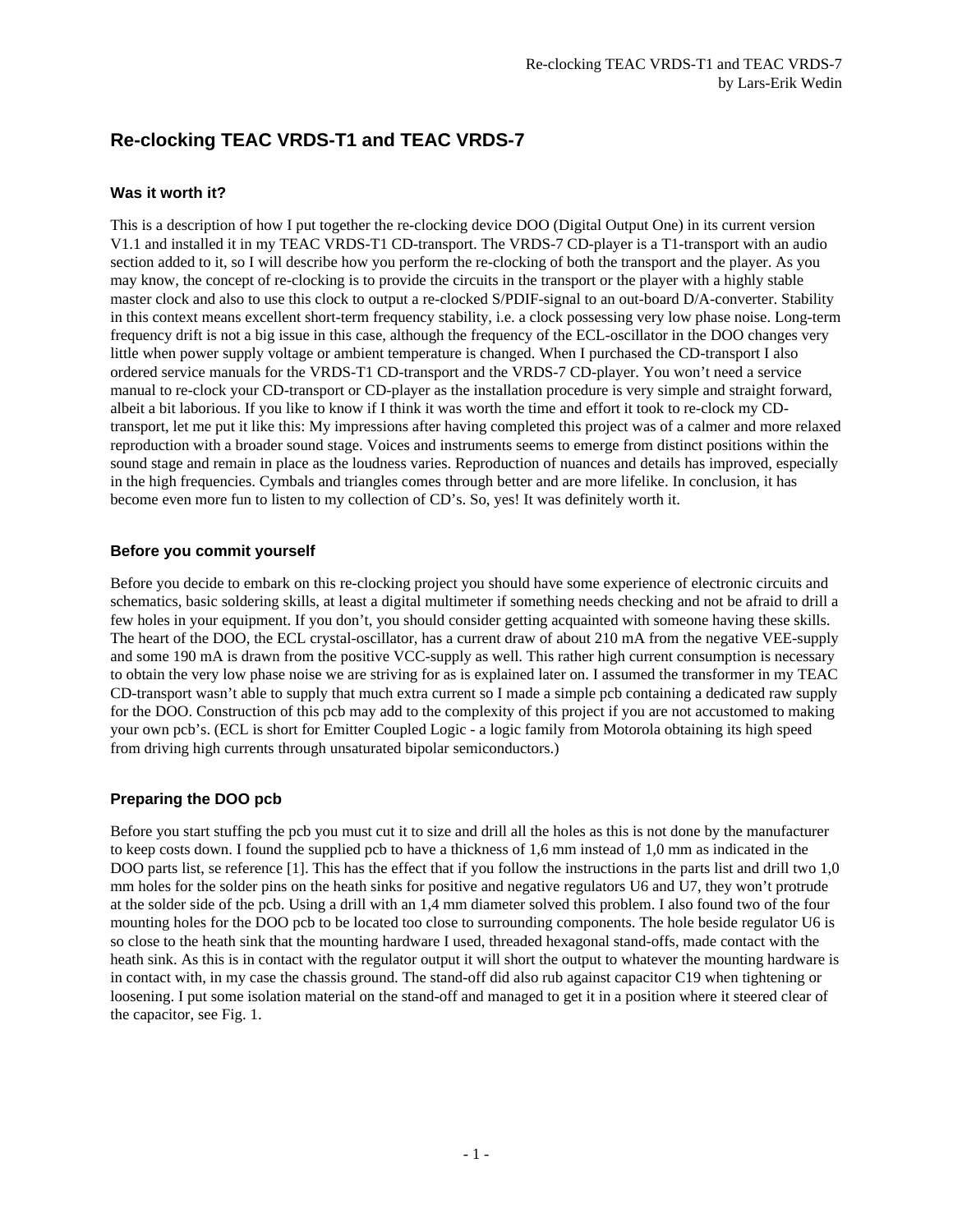

**Figure 1** shows the DOO ready to be installed in the TEAC CD-transport or CD-player. Notice the copper rod that has been glued to the crystal and the two lumps of Sorbothane on both sides of the mass loaded crystal.

The other pcb mounting hole is the one close to the Scientific Conversion S/PDIF-interface transformer. This time the stand-off made contact with the component leads of resistor R20 and capacitor C14. I bent the lead of the resistor somewhat to get it out of the danger zone. Apart from this, all was good and well. One more thing though, as I prefer the rugged and reliable BNC pc-mount female jacks made by Vampire, I had to drill two 0,9 mm diameter holes instead of 0,8 mm as indicated in the parts list. The Vampire has a hard gold plating over silver over copper, with brass as the base metal and a Teflon dielectric. (Vampire also makes a nice looking cable mount BNC mail plug.)

# **Stuffing the DOO pcb**

While stuffing the pcb, I took the opportunity to make some improvements as well. I set out by substituting the ACQlogic, as is recommended in the parts list, with ACT-logic as this should improve the noise figures (ACT has TTLlevels and is faster than HC-logic, see below). Rail noise measured 20 mVpp across the 74ACT74 flip-flops U3 and 50 mVpp across the 74ACT244 buffers U4. These figures where lower than I had expected, indicating good layout and supply bypassing, see also [5]. Then I cut off some traces on the pcb so only one of the eight buffers where left driving the S/PDIF interface transformer. This should improve the noise level further and also improve jitter performance as eight buffers will not turn on and off at the very same instant, se also [2]. Here is how I did it: Pin 9 on flip-flop U3 shall only be connected to the buffer input on pin 8. So I cut of the pcb trace leading to the other inputs (pin 2, 4, 6, 11, 13, 15, 17) and connected them to ground at resistor R23 with a piece of lead cut off. Resistor R22 shall only be connected to the buffer output on pin 12 of U4. So I removed the pcb-trace connecting pin 3, 5, 7, 9, 14, 16 and 18 with pin 12. This modification brought down the rail noise to 6 mVpp across U3 and 15 mVpp across U4. Next thing was to substitute the ACT-logic with F-logic (F stands for fast TTL) as it has been indicated that this logic family adds little jitter if bypassed properly. It was a good thing finding out that rail noise decreased even further, being only 5 mVpp on both U3 and U4. As expected, rail noise at the ECL-receivers was very low, about 2 mVpp. To set these noise figures into perspective, I also measured rail-noise across the two HC-buffers (high speed CMOS) driving the S/PDIF output jack on the servo pcb in the TEAC CD-transport to be 80 mVpp.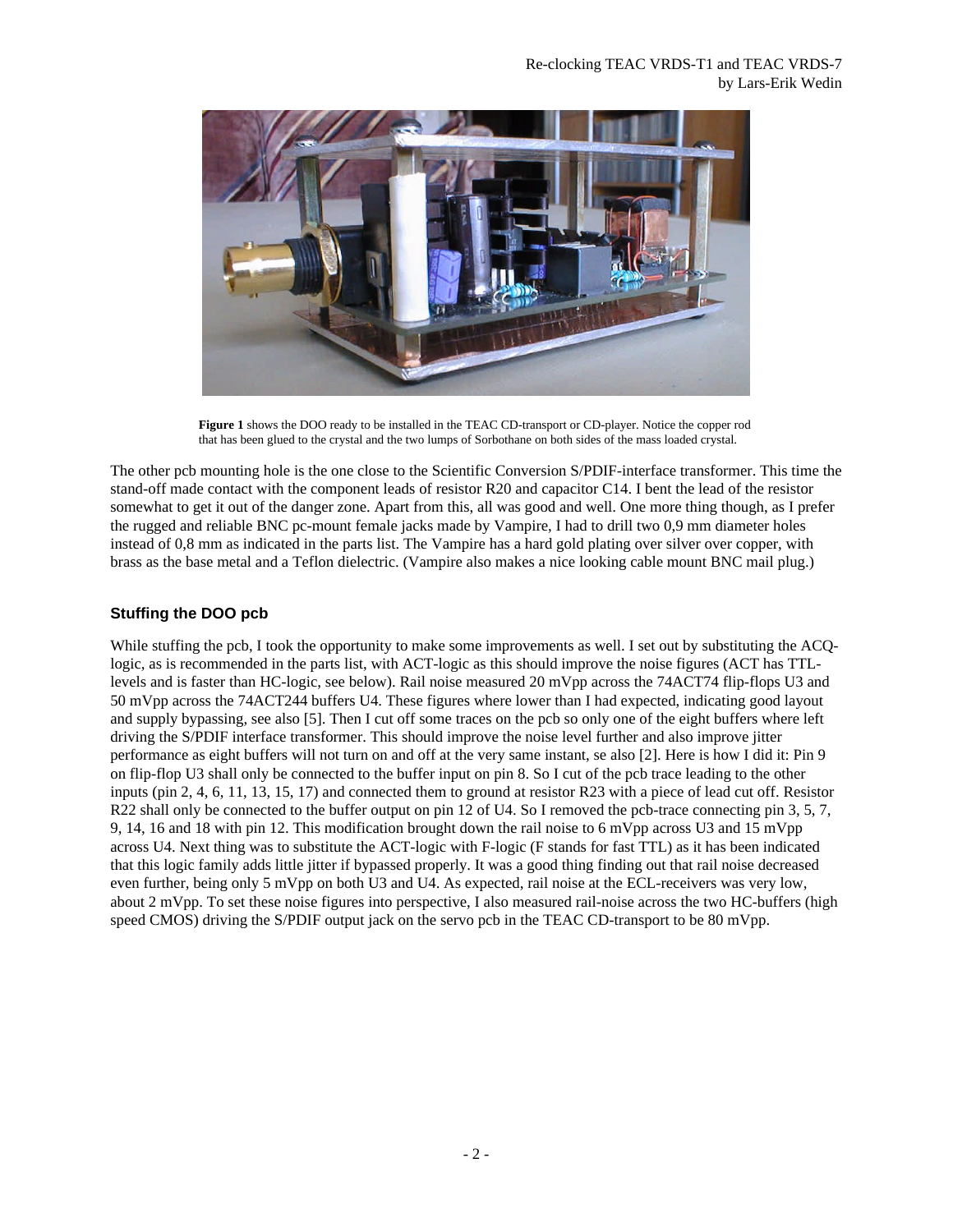

**Figure 2** gives an overview of the stuffed DOO pcb. Notice the hook-up wire connecting the VCC-supply to the Molex connector CON3 which feeds +5V to comparator U5 on the servo pcb.

I replaced the 3-pole Molex connector CON3 with a 4-pole of the same make and bent the fourth pin up and away from the ground plane of the pcb, then I connected it with a short run of hook-up wire to VCC-1 on Multi bead L2, see Fig. 2. This way the small pcb, containing comparator U5 and resistors R24 through R27, which resides on the servo pcb will get its +5V feed from the DOO-pcb. I used no sockets for any of the IC's. This is especially important for the two LT1016-comparators which should be located as close to the ground plane as possible. In the Linear Technology Data book the phrase "Do not use sockets." is repeated on almost every page describing this ultra fast precision comparator. By the way, don't forget to connect the small pcb trace from resistor R10 on the component side of the DOO, to the trace on the solder side by a small piece of lead cut off. As you can see in Fig. 1 I made two 2mm copper-clad aluminum plates, 100 x 62 mm, to mount on both sides of the DOO pcb to provide mechanical strength and some shielding. The aluminum plates are connected to each other and to the ground plane on the DOO pcb through the four 30 mm and 6 mm threaded stand-offs, one in each corner of the pcb. From one of the stand-offs a small run of thick ground wire is connected to the chassis of the CD transport via one of the raw supply stand-offs.

# **Getting the best performance from the oscillator**

The easy way is to take the crystal from the servo pcb in the TEAC CD-transport or CD-player, as described in the section covering installation of the DOO further on, and simply drop it into the DOO-pcb. But if you do this, the oscillation frequency will drop (!) some 300 ppm or so. This is because the parallel-resonant crystal was removed from the parallel-resonant circuit in the CD-transport or CD-player and put in the series-resonant ECL-circuit in the DOO. There is no difference in the construction of a series-resonant crystal and a parallel-resonant crystal, which are manufactured exactly alike. The only difference between them is that the series-resonant frequency of the parallelresonant crystal is set a couple of 100 ppm lower than the desired operating frequency, as described by Matthys [3]. This shall pose no problems if you connect the CD-transport or CD-player to an outboard D/A-converter as long as it conforms to the CD standards maximum permissible deviation of +/- 400 ppm. However, some D/A-converters may tolerate a deviation of only +/- 100 ppm. This is the case with D/A-converters equipped with interface receivers from Ultra Analog as they employ a voltage controlled crystal oscillator in the second phase locked loop.

Considering this, I decided not to go the easy way. Instead I order a crystal for series resonance together with its measured characteristics from Klove Electronics in the Netherlands. If you do this, specify a 16,934400 MHz crystal for series resonance in a HC49-U or HC50-U can with a frequency tolerance of 5 ppm and ask them to measure it up for you and enclose the measurements protocol. The minimum order quantity is one item, production and delivery time is one week within Europe and they charge you less than \$20 for this. Klove's home page is http://www.klove.nl. By doing this you will get a crystal which is closer to the desired operating frequency. But most important, you will get to know the value of the internal series resistance of the crystal and must not resort to thumb rules. This is a good thing! Because if you know the exact value of the crystals internal series resistance, you can pick the lowest permissible value for the load resistor and obtain good in-circuit Q without risking to fry the crystal. Hopefully you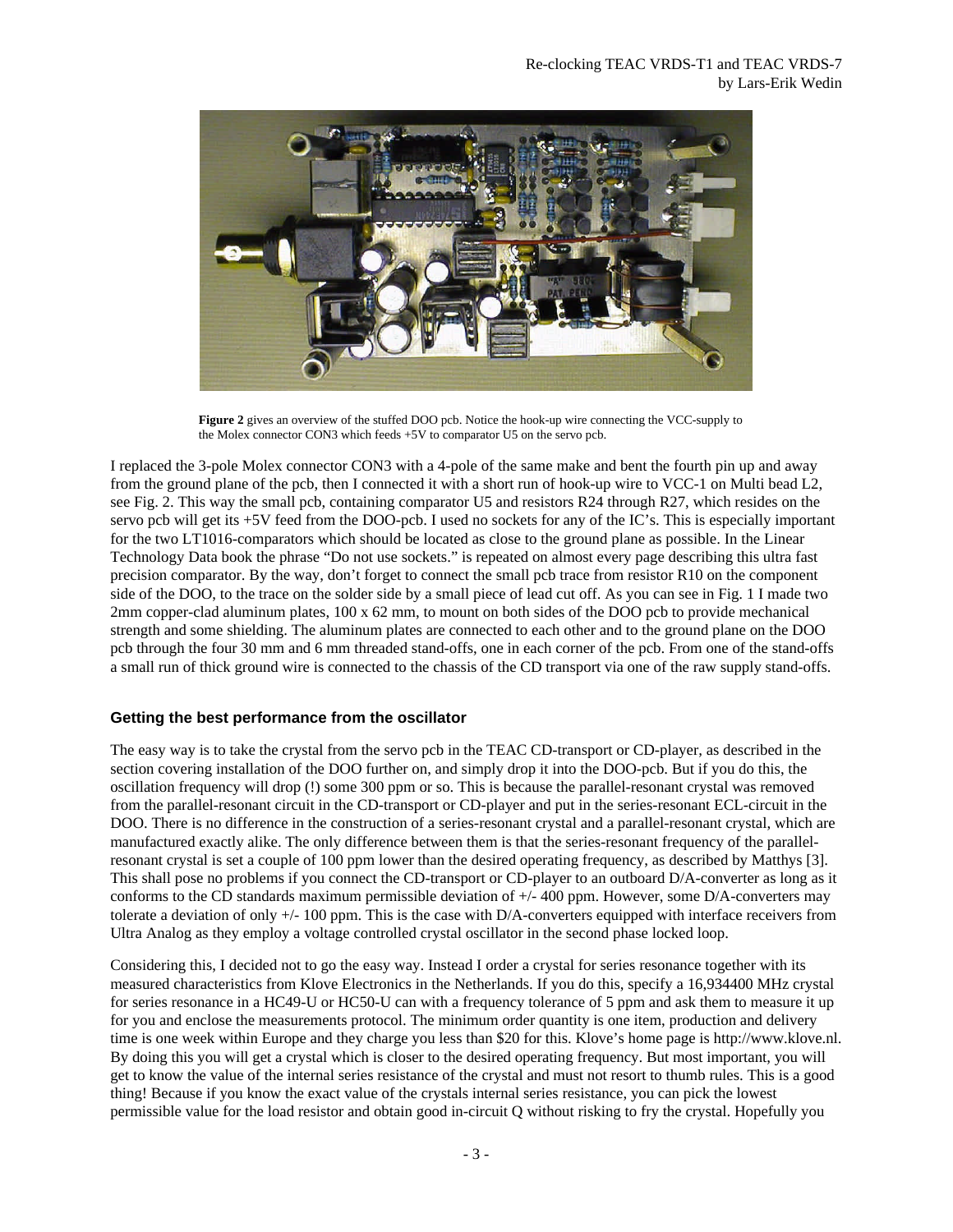may be more lucky than I was. I had to order the crystal from Klove's agent in Sweden who somehow forgot to inform Klove to measure up the crystal for me (sigh!).

#### **Understanding the oscillator circuit**

When an electric potential is applied across the plates of a piezoelectric crystal it physically bends or deforms. The crystal also exhibits the phenomenon of mechanical resonance when it is excited with an alternating potential of the correct frequency. At low frequencies, up to the series resonance, the crystal is capacitive and above series resonance the crystal becomes inductive. At series resonance the crystal has zero phase shift as its reactive components cancel and the crystal's impedance drops to a minimum which is the crystal's internal series resistance. Crystals have very high Q and crystal Q is important because it controls the short-term frequency stability of the oscillator. The Q of a crystal in a circuit is in most cases less than the Q of the crystal alone, since most circuits introduce resistive losses. (In all oscillators, other than bridge oscillators, the in-circuit Q is less than the Q of the crystal alone.) To minimize these losses we shall keep the resistive value across the crystal's terminals as small as possible. But not to small, we must take care not to exceed the maximum permissible drive power that can be put into the crystal without damaging it.

The ECL-oscillator in the DOO is series-resonant. The crystal is in series with the internal source resistance of the ECL-receiver which is driving it, and the load resistor R1. The crystal acts as a frequency dependent voltage divider together with the load resistor. The input of the ECL-receiver senses the current through the load resistor which reach its maximum at series resonance. For a crystal to control the frequency of an oscillator circuit, it must maximize the oscillator's gain at the oscillation frequency and minimize it at all other frequencies. To give the crystal maximum control of the loop gain, it must have maximum control of the voltage divider, which means that both the source and load resistance should be small with respect to the crystal's impedance at series resonance.

#### **Calculating the minimum load resistance**

With this in mind, we may now determine the lowest permissible value of the load resistor R1. If you happen to know the series resistance and the maximum drive power that can be put into the crystal without damaging it you may use these values in the following calculations. Otherwise use the thumb rule given by Matthys [3]: "A typical crystal has about two-thirds the maximum series resistance specified by the manufacturer". Browsing through Klove's Web-site in search of technical specifications I found crystals with a resonance frequency between 14 and 27 MHz to have a maximum series resistance of 20 ohms, two-thirds of this is about 13 ohms. Maximum drive level was specified to be 0.5 mW at all frequencies.

Matthys also gives a thumb rule for choosing the value of the load resistor: "For series resonance, the crystal's load resistance is usually set equal to or somewhat less than the crystal's internal series resistance in order to get good incircuit Q. A good compromise is to make the load resistance equal to one-half the crystal's internal series resistance." Following his advice I found the crystal's maximum drive level was exceeded by a fair amount. I set out by choosing a load resistor value of 10 ohms and measured the voltage drop across it to get the current through the crystal. (As Matthys points out: "Measuring the voltage across the crystal itself is meaningless as a measure of current through it since crystals frequently operate slightly off resonance".) Then I calculated the crystal's power dissipation as the product of the crystal's internal series resistance and the square value of the current through it. This load resistor value made the crystal dissipate almost 2.0 mW, four times its maximum drive level. I gradually increased the value of the load resistor and calculated the power dissipation of the crystal. Finally I landed at the rather highish value of 30 ohms to get close enough to the desired 0.5 mW of power dissipation. The ECL-receiver must be able to drive this 43 ohms load (13R + 30R) which accounts for the rather high current draw from the VEE-supply as mentioned earlier. The ECL-package contains three receivers in all and runs quite hot, so I put some silicon grease on top of it and pushed on a small heath sink to cool it off a bit, see Fig. 2.

# **Afterthoughts**

I could have saved myself a lot of soldering and measuring if I had made some simple calculations beforehand it seems: The current through the crystal (and the load resistor) is the square root of the crystal's maximum permissible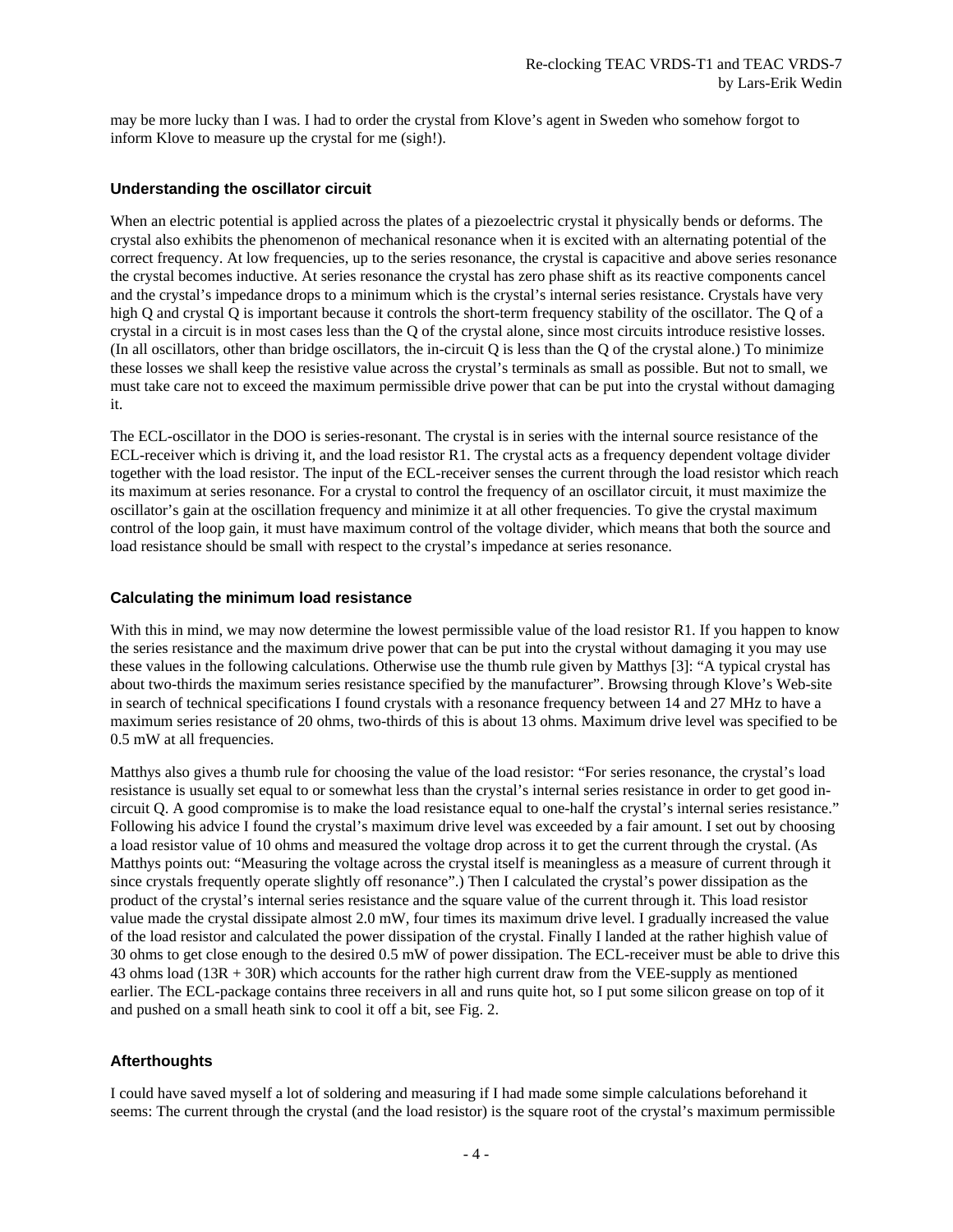power dissipation divided by its internal series resistance,  $I = (Pxs/Rxs)$ . With values inserted, 0.5 mW and 13 ohms, we get 6.2 mA. The voltage drop across the crystal is the square root of the maximum permissible power dissipation multiplied by the crystal's internal series resistance,  $Uxs = (Px<sup>*</sup>Rxs)$ . With values inserted we get 0.081 Vrms. The voltage drop across the load resistor is the voltage drop across the crystal subtracted from the voltage swing of the ECL-receiver (0.8 Vpp or 0.28 Vrms), Url = Uecl - Uxs. With values inserted we get 0.2 Vrms. Finally we get the value of the load resistor as the voltage drop of the load resistor divided by the current through it,  $Rl = Ur/M$ . With values inserted we get 32 ohms.

#### **Lowering the crystal's sensitivity to microphonics**

The crystal must be protected from sound waves and mechanical vibrations as they cause frequency modulation of the oscillator. Hence, acoustic shielding and shock mounting are a must for the crystal as pointed out in [1]. I glued a piece of square copper rod to the crystal's can to add mass and put small lumps of self adhesive Sorbothane on both sides (up and down) of the crystal package, see Fig. 1 and 2. I placed the package on the DOO pcb, wrapped two lengths of very thin wire around it and then through the holes in the pcb where the crystal is to be located. Finally I secured the package to the pcb by twisting the wires together on the solder side of the pcb, but left it loose enough to be able to move on its Sorbothane lumps. The crystal leads were connected to the pcb with the same type of thin wire used to secure it, the wires were bent in small loops so as not to prevent the crystal from being able to move.

# **Installing the DOO pcb**

The only suitable place to put the DOO-package and its raw supply in the CD-transport or CD-player is underneath the servo pcb to the right of the VRDS mechanism, see Fig. 3.



**Figure 3** reveals the innards of the TEAC CD-transport. To the left is the power pcb, in center is the VRDS mechanism and to the right is the servo pcb.

So I removed the cover and top chassis of the CD-transport, pulled out the connectors from the servo pcb, unscrewed it and lifted it out. Then I disabled the crystal oscillator by unsoldering crystal X51, capacitor C51 and C55 from the servo pcb (crystal X51, capacitor C51 and C52 if you have a CD-player), see Fig. 4. The capacitors and the 16,9344 MHz crystal went into the dustbin, but you may retain the crystal and use it in the DOO pcb as described in the section "Getting the best performance from the oscillator". These components are located close to the data-decoding chip U403, an 80-pin IC mounted on the solder side of the servo pcb. This was very foreseeing by TEAC as it provides ample space on the component side to mount the small pcb containing comparator U5 and resistors R24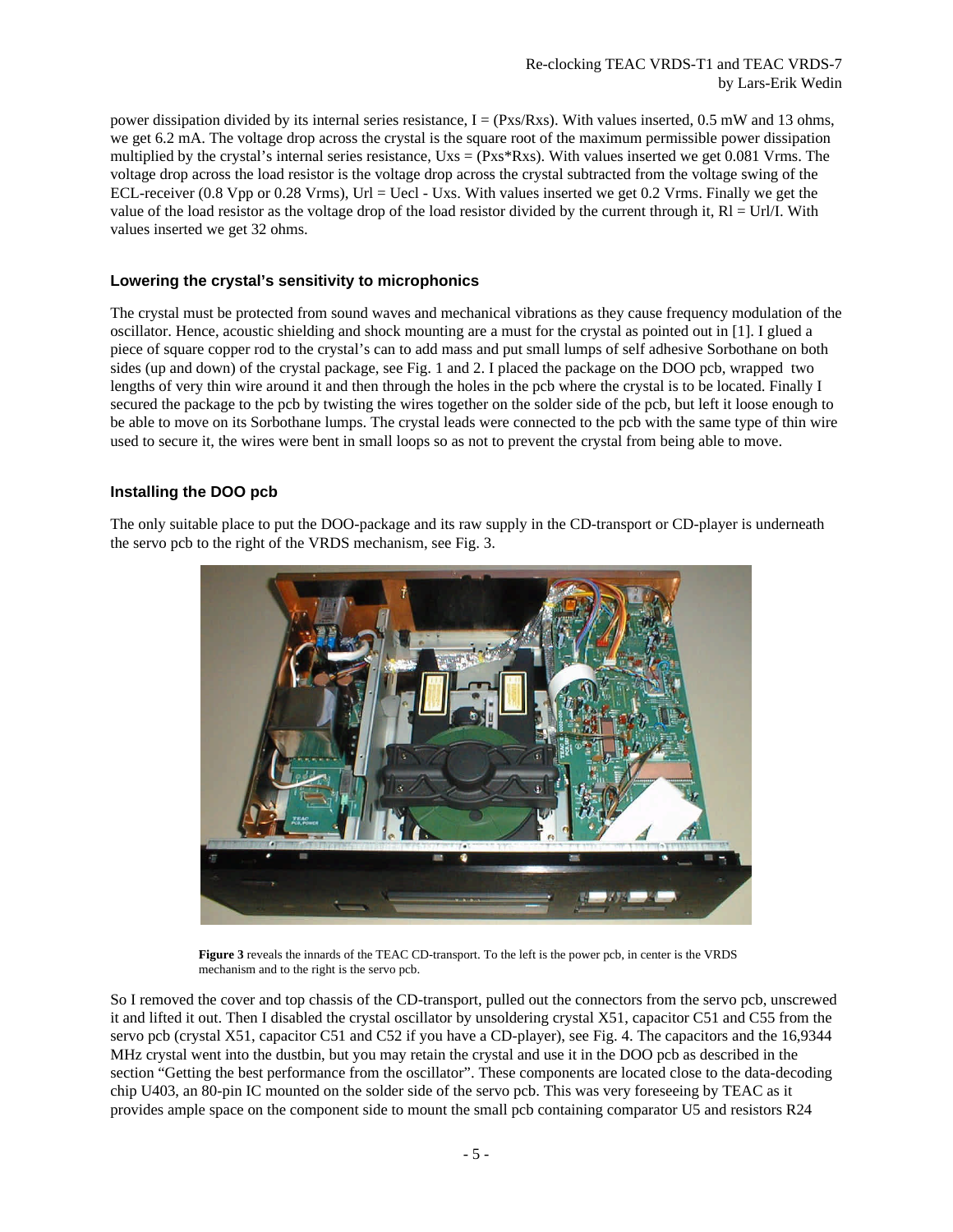through R27 close to the crystal input (XTAI-pin) on U403. I attached this pcb to the servo pcb with a piece of double sided self adhesive tape, see Fig. 4. TEAC also drilled a 10 mm hole in the servo pcb, close to connector P401, to pull through the four twisted wires from the U5-pcb to CON3 on the DOO pcb, see Fig. 6.



**Figure 4** shows the placement of the small pcb containing comparator U5 which feeds the master clock to the XTAI-pin of U403. Notice the locations of the unsoldered components: crystal X51 and capacitors C51 and C55, as is indicated on the silk screen.

The next thing on the agenda was to find out where on the servo pcb to tap off the S/PDIF-signal to be re-clocked by the DOO and presented on the BNC female jack CON1. Close to the rear panel the placement of connector P415 is indicated on the silk screen. Lucky for us TEAC left this one out, so it provides a convenient way to tap off the S/PDIF-signal and connect it to CON 2 on the DOO pcb, see Fig. 5. I soldered the wire carrying the S/PDIF-signal (same as the DOBM-signal in [1]) to the hole marked 1 and the other to the ground connection marked 2 on the silk screen. I twisted the two wires together and run them through the aforementioned hole in the servo pcb. Finally I punched a 12 mm hole in the rear panel of the CD-transport and secured the DOO-package to it by means of its BNC female jack. The DOO-package was mounted upside down (i.e. with the components facing downwards) so the mass loaded crystal is hanging in its Sorbothane suspension rather than resting on the pcb.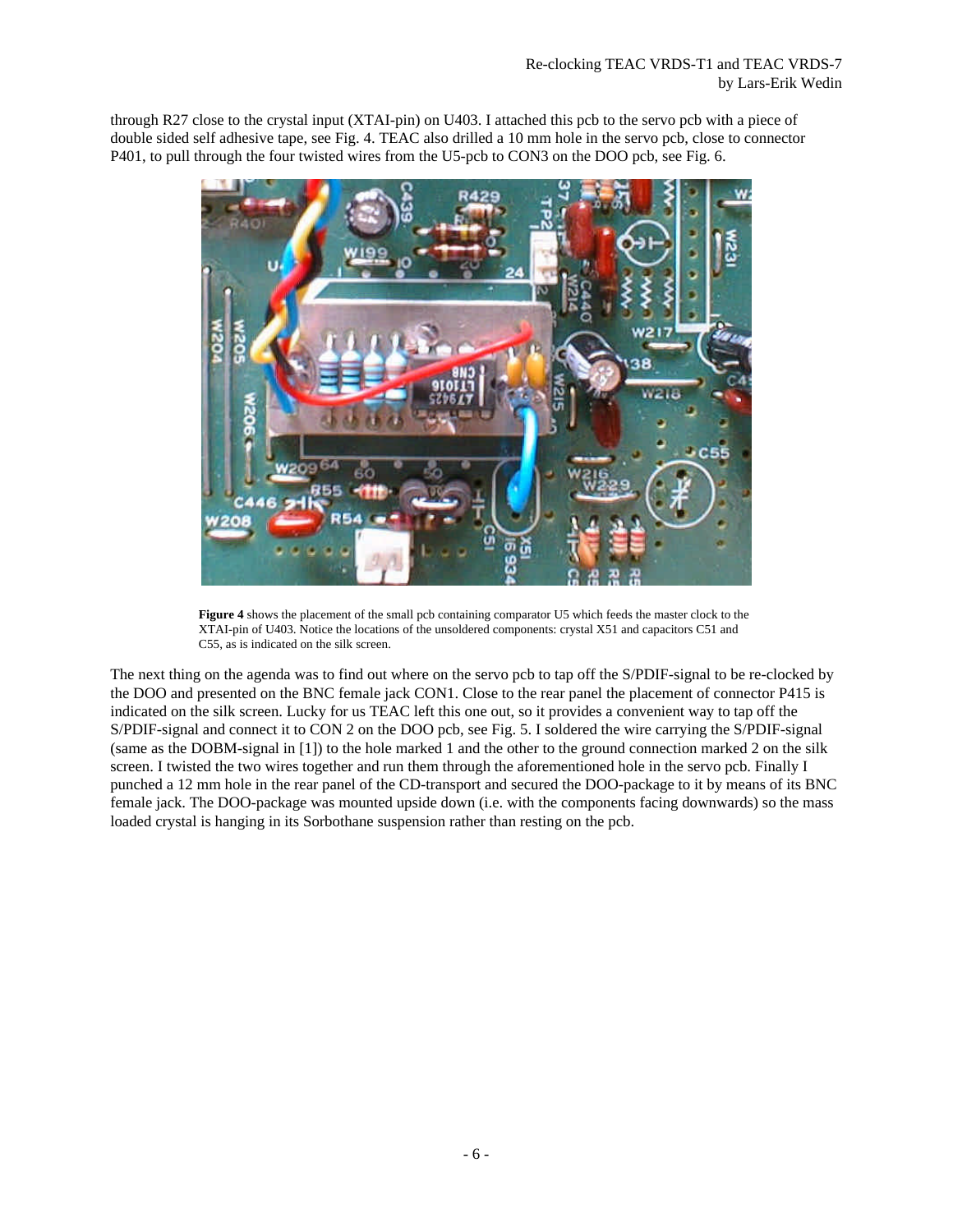

**Figure 5** shows the location of the absent connector P415 where the S/PDIF-signal to be re-clocked is tapped off.

# **Providing the DOO with a dedicated raw-supply**

I tapped off the mains AC for the DOO raw supply by soldering two wires to the pins where the AC mains cable enters the power pcb in the CD-transport, see Fig. 3. The connection was made before the power switch so as the DOO is always powered on even if the CD-transport is switched off. This way the oscillator has warmed up and is stable whenever I decide to spin a CD. The wires carrying mains AC to the DOO is run between the chassis and a sheet metal profile alongside the bottom of the chassis and the rear panel providing shielding and protection. Mounting the raw supply pcb was rather tedious as the main chassis is not level at all places and most of the CDtransport had to be disassembled prior to drilling.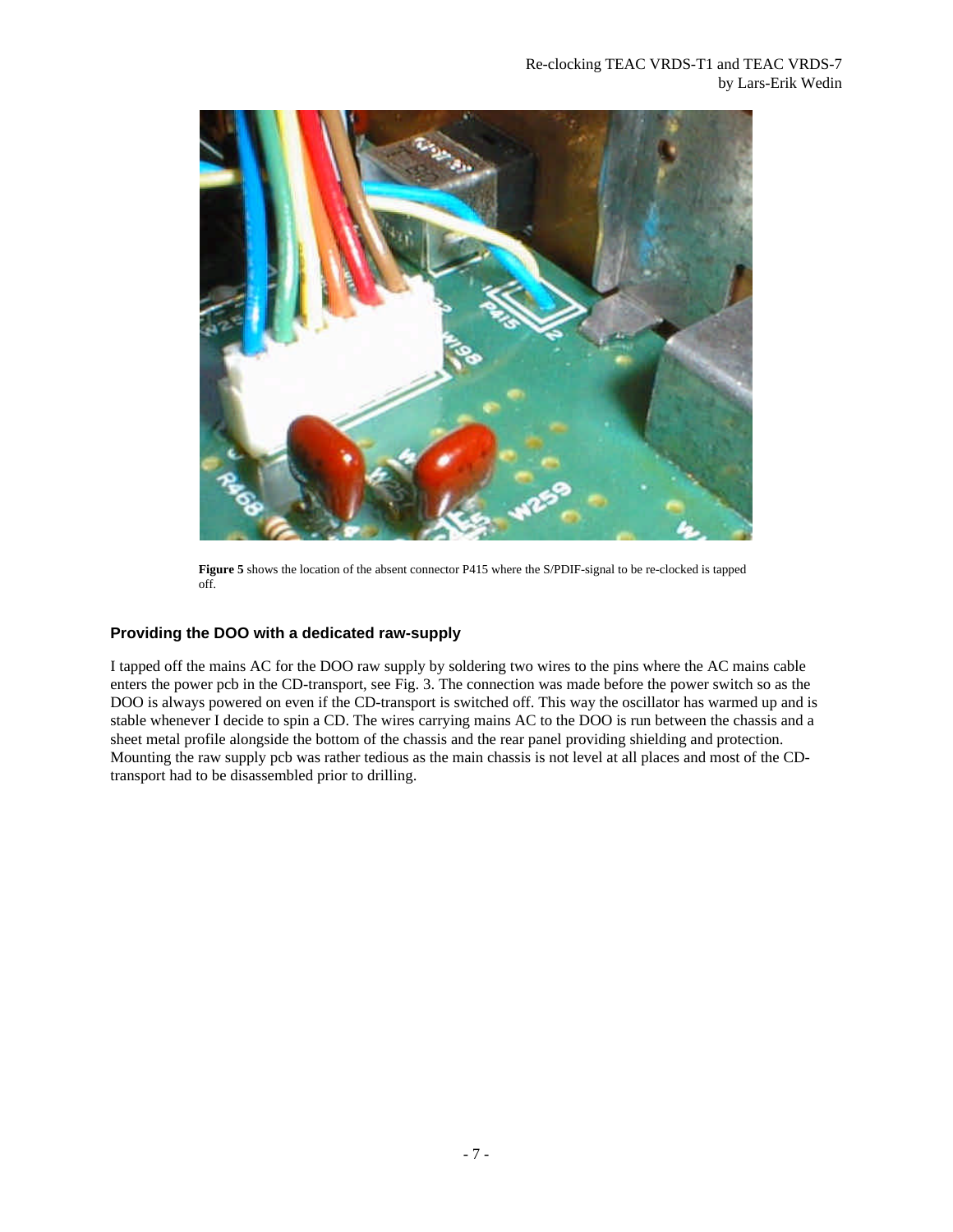

**Figure 6** shows the installment of the DOO and its dedicated raw supply underneath the servo pcb in the TEAC CD-transport. Notice the hole in the servo pcb where the wires from the DOO is pulled through.

As you can see from Fig. 6 I used a Hahn pcb mount potted low profile transformer with two 9V secondaries rated at 15 VA each. A simple mains filter was put together with two 0.01 uF Wima capacitors and a 2x39 mH common mode choke from Schaffner, a mains fuse and a pcb connector for the AC. Each secondary has a rectifier bridge with four GI856 diodes, followed by a 2x39 mH choke and a 4.700 uF electrolytic. The raw-supply provides about 11 V for the VCC and VEE, giving a voltage drop across regulators U6 and U7 of 6 V. This makes the regulators run very hot as they have to dissipate 1.2 W each.

# **Checking it all out**

Having completed the installation of the DOO and its raw supply, it was time to verify the installation. I measured the oscillator frequency to be 16,933998 MHz, see Fig. 7, which is about 24 ppm lower than the specified resonance frequency.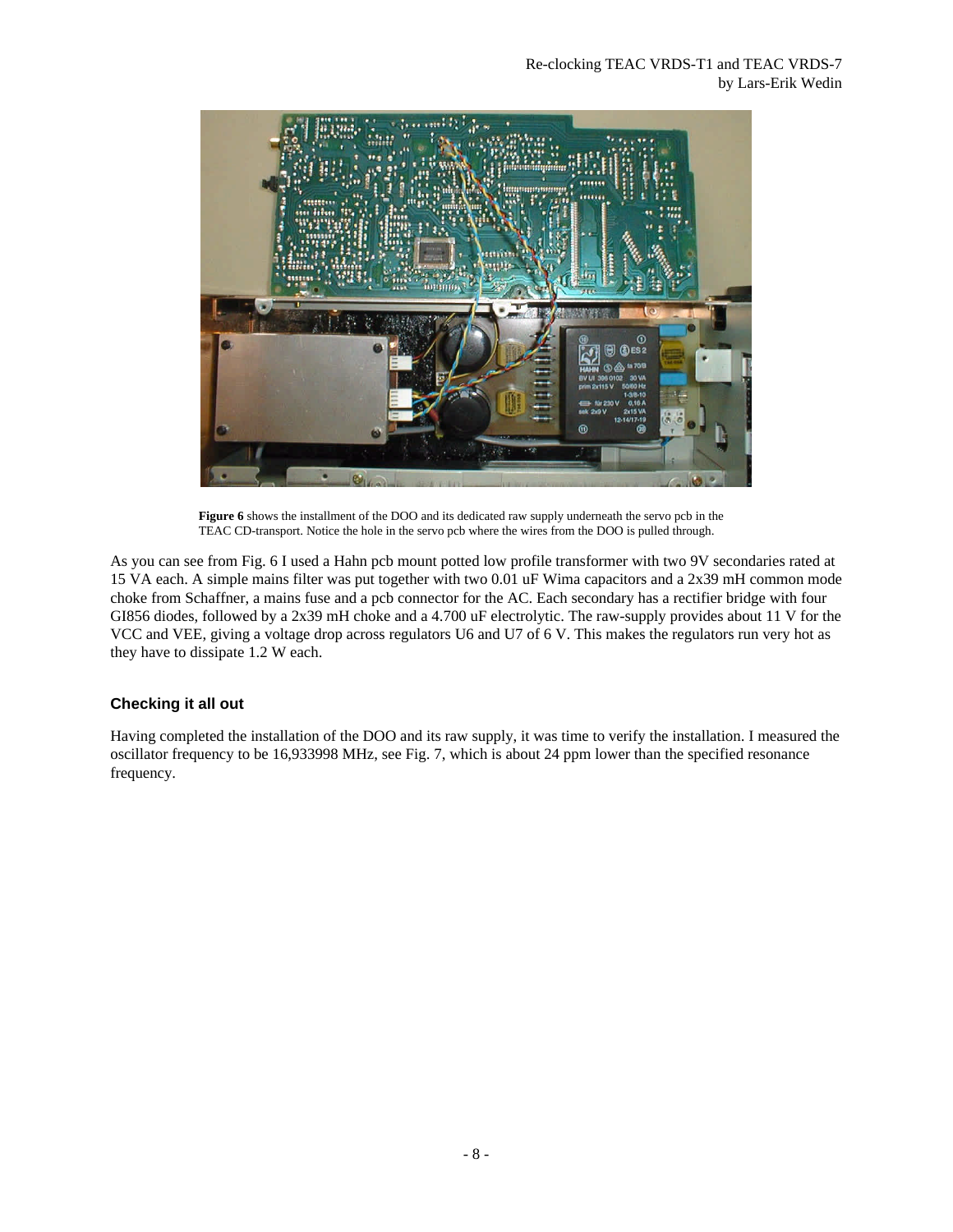

**Figure 7**, measurement of the oscillator frequency showed it to be 24 ppm too low.

Then I checked the time alignment of the master clock and the S/PDIF-signal with an oscilloscope. I connected one probe to the master clock as it enters flip-flop U3 on pin 11 and the other probe to the S/PDIF-signal as it enters the flip-flop on pin 12. On the oscilloscope photo in Fig. 8 you can see the two signals as they are about to enter the reclocker. The rising edge of the S/PDIF-signal lags the rising edge of the master clock by a small amount, indicating that the re-clocker may not perform at its best.



**Figure 8** oscilloscope view of the master clock and the S/PDIF-signal as they are about to enter the re-clocker.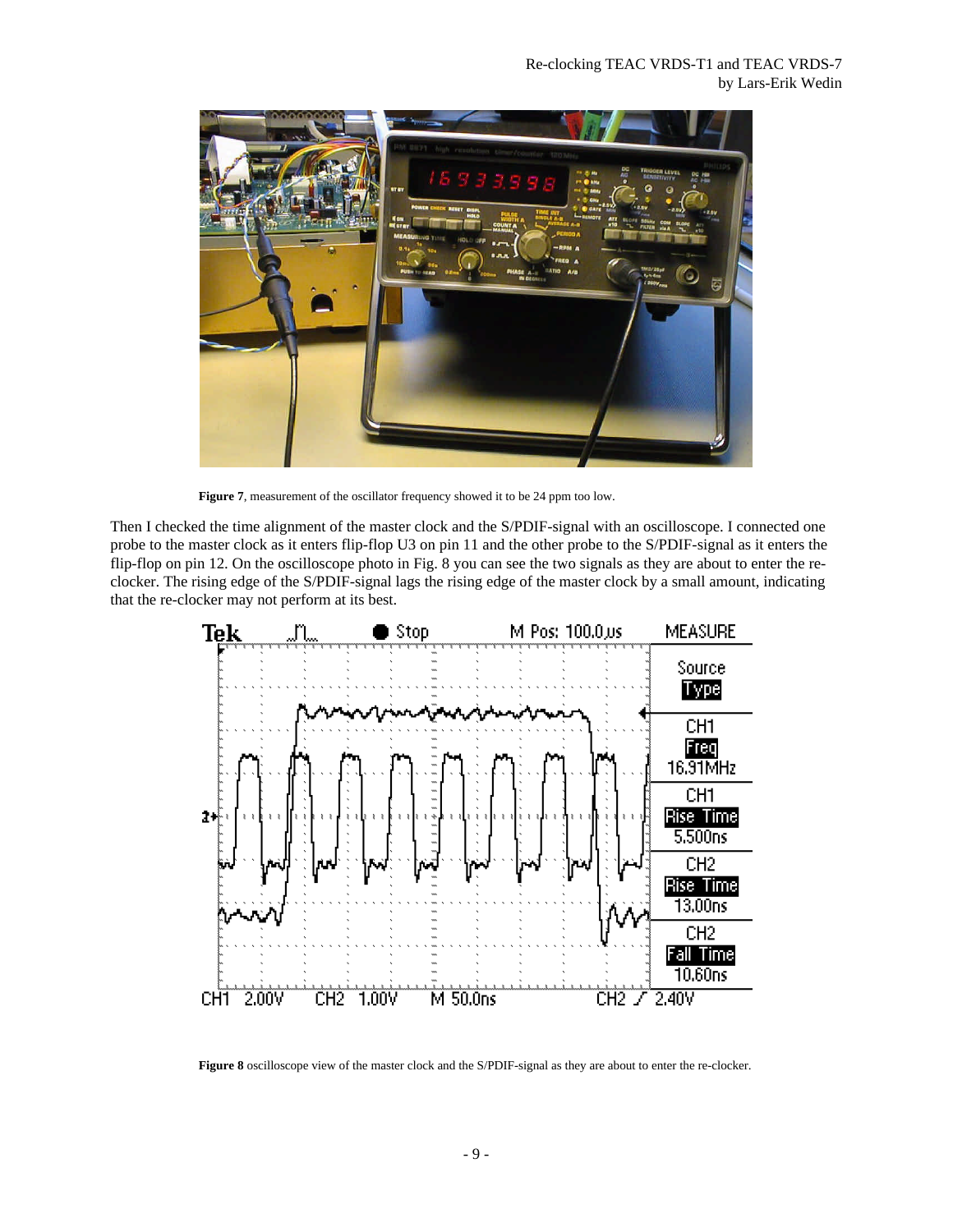So I changed places of SYSCK+ and SYSCK- in the CON3 female connector to get a 180 degree phase difference between the SYSCK and RCCK clocks as is recommended in [1]. On the oscilloscope photo in Fig.9 you can see that the S/PDIF-signal now is stable some 25 ns before the rising edge of the clock signal, indicating good operation of the re-clocker. (Horizontal resolution is 50 nanoseconds per division, vertical resolution is 1V per division for the S/PDIF signal and 2V per division for the master clock to clarify the relation between the two signals.)



**Figure 9** oscilloscope view of properly aligned master clock and the S/PDIF-signal as they are about to enter the re-clocker.

This completes my essay on re-clocking the TEAC VRDS-T1 CD-transport and the VRDS-7 CD-player. If you plan to re-clock your CD-player and make use of its built-in D/A-converters you may no doubt experience an improvement similar to what I described in the beginning of this paper. However, you may consider a more ambitious scheme, such as re-clocking the D/A-converters as close to the D/A-chips as possible. This means re-clocking both the digital data, the left/right-clock and the bit clock as is outlined in Paul Winser's paper [4].

# **If your TEAC hums.....**

If you don't decide to re-clock your equipment, you may perform this modification anyway. This is a quick and easy one! If the mains transformer in your CD-transport or CD-player produce a loud acoustical hum, it is because the transformer is bolted to the chassis and makes the whole case resonate with the AC mains frequency. If you have an Audio Quest Sorbothane isolation disc to spare, why not place it under the transformer and get rid of the hum!? This is how to do it: Remove the cover and the top chassis, to the left of the VRDS mechanism in the T1-transport you will find the power pcb with the power transformer amidst it, see Fig. 3. If you have a VRDS-7 CD-player, the power pcb is located at the rear, behind the VRDS mechanism. (The audio pcb resides at the left of the mechanism.) Remove the screws securing the power pcb, including those securing the power transformer via a plastic transformer base to the chassis. Carefully, so it won't break, loosen the plastic power switch rod from the power switch on the pcb and unsolder the mains connections. Pull out connectors P601, P602 and P603 (P602 and P603 if you have a CD-player). Now you shall be able to lift the power pcb off the chassis and put the Sorbothane isolation disc where the plastic transformer base used to be. Reinstall the power pcb by putting back the power switch rod, the connectors and the remaining screws securing the power pcb to the chassis, finally solder the mains connection to the pcb. (Do not put back the two screws that secured the transformer to the chassis!!!) When this is done you will not hear the faintest